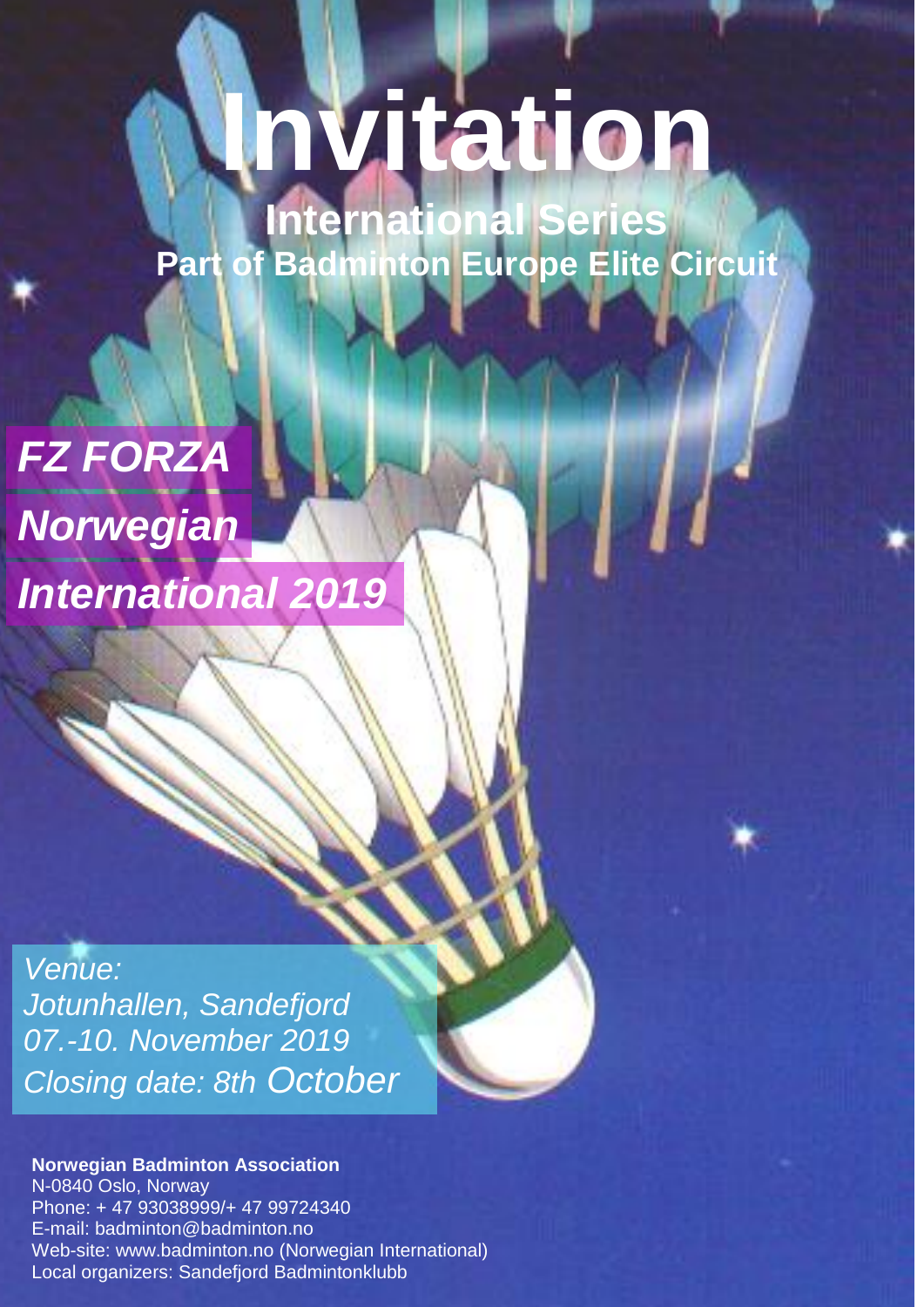

#### **CONDITIONS**

The FZ Forza Norwegian International 2019 will be conducted under the BWF Competition Regulations and in accordance with the regulations of the Badminton Europe Circuit of which the Norwegian International Championships form a part. Players shall not plan their departure less than 2 (two) hours after their last match is planned to conclude. If a player is unable to compete due to early departure, he/she will be penalised by removal of Elite Circuit ranking points and shall not be awarded prizes or prize money. BADMINTON EUROPE shall propose to BWF that the gained BWF ranking points are also removed. (Regulation 9.5 in Badminton Europe's Elite Circuit Regulations).

#### **VENUE**

The FZ Forza Norwegian International 2019 will be played in **Jotunhallen** Bugårdsparken, **Sandefjord,** Norway (phone: +47 93038999) with the Norwegian Badminton Association and Sandefjord Badmintonklubb as organisers from the 7th to 10th November 2019.

# **DATES OF EVENT/ PROVISIONAL TIME SCHEDULE**

Thursday  $7<sup>th</sup>$  November from 12:00 pm – Qualification Friday 8<sup>th</sup> November from 10:00 am – Main draw first and second round Saturday 9<sup>th</sup> November from 10:00 am - Quarter-finals and from 15:00 pm - Semi-finals Sunday 10th November from 10:00 am – Finals All times are provisional and are subject to change due to the number of entries and to the referee's approval. The final frame schedule shall be made at least 20 days before the start of the tournament and shall be published on the organiser's website Practice facilities will be available in the hall before tournament start on

Wednesday afternoon/evening and Thursday, but unfortunately not during the play.

To book practice please make contact by e-mail: [badminton@badminton.no](mailto:badminton@badminton.no)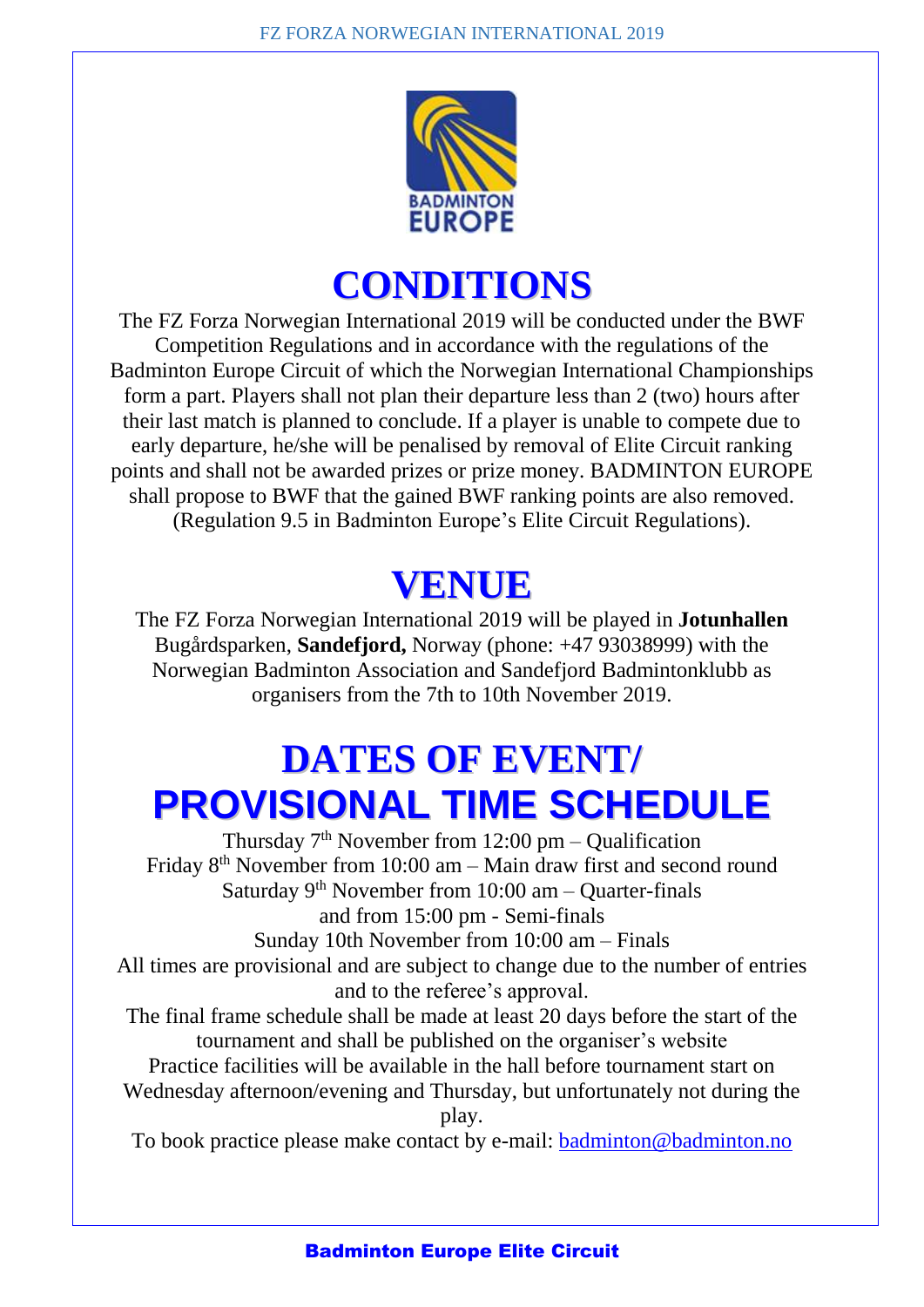The organising Member Association can cancel a tournament in case of force majeure. Such cancellation must be announced at least 15 days before the start of the tournament. If a cancellation is announced less than 15 days before the start of the tournament, then the Member Association organising the tournament is liable for any expenses incurred by third persons (players, coaches, umpires, team managers etc.). BADMINTON EUROPE is not liable for any costs incurred by third persons because of a cancellation of a tournament. Member Association and/or Organiser may be liable for claims originating from the damages incurred by the participants and/or any other persons, arising from or in connection to the particular BEC Elite Circuit tournament, according to local Law. BADMINTON EUROPE is not liable for any such claims, actions, damages, costs or expenses of any nature whatsoever, including but not limited to injury or loss to person or property, arising out of or in any way related, directly or indirectly, to the particular BEC Elite Circuit tournament. It is recommended that Member Associations and/or Organisers purchase a proper Insurance Policy that would cover their potential legal liability.

#### **ARRIVAL**

Competitors from abroad are requested to inform the Norwegian Badminton Association of the date and time of arrival, flight no., etc. at the latest a week before the start of the tournament. We will only provide transport (see capture "TRANSPORT") from the airport, **Sandefjord, Torp,** and only for those staying at the official hotel. **If you do not inform us of your arrival time at the latest a week before, we will not be able to provide transport for you from the airport (Sandefjord, Torp).** Nearest airport is Sandefjord, **Torp,** and you (if you inform us in time) will be met at the airport.

#### **ENTRIES**

All entries must be made by using the BWF Online Entry System. Link for BWF Online Entry System: [https://bwf.tournamentsoftware.com/sport/tournament?id=15AEF657-194D-4520-ADA7-](https://bwf.tournamentsoftware.com/sport/tournament?id=15AEF657-194D-4520-ADA7-51851808AD43) [51851808AD43](https://bwf.tournamentsoftware.com/sport/tournament?id=15AEF657-194D-4520-ADA7-51851808AD43) Entries must be submitted no later than Tuesday 8th October 2019 at 23.59 BWF HQ time (GMT +08.00)

Players can not be entered unless they already have a BWF ID-number. In case you wish to enter players who do not have a BWF ID-number, please contact the BWF office well in advance of the tournament, so that the players concerned can get a BWF ID-number before the closing date of the tournament.

#### **No late entries will be accepted.**

After entering a player(s) in the tournament, it is the Member Association's responsibility to secure visas for their players - if this is needed. Make sure that

#### Badminton Europe Elite Circuit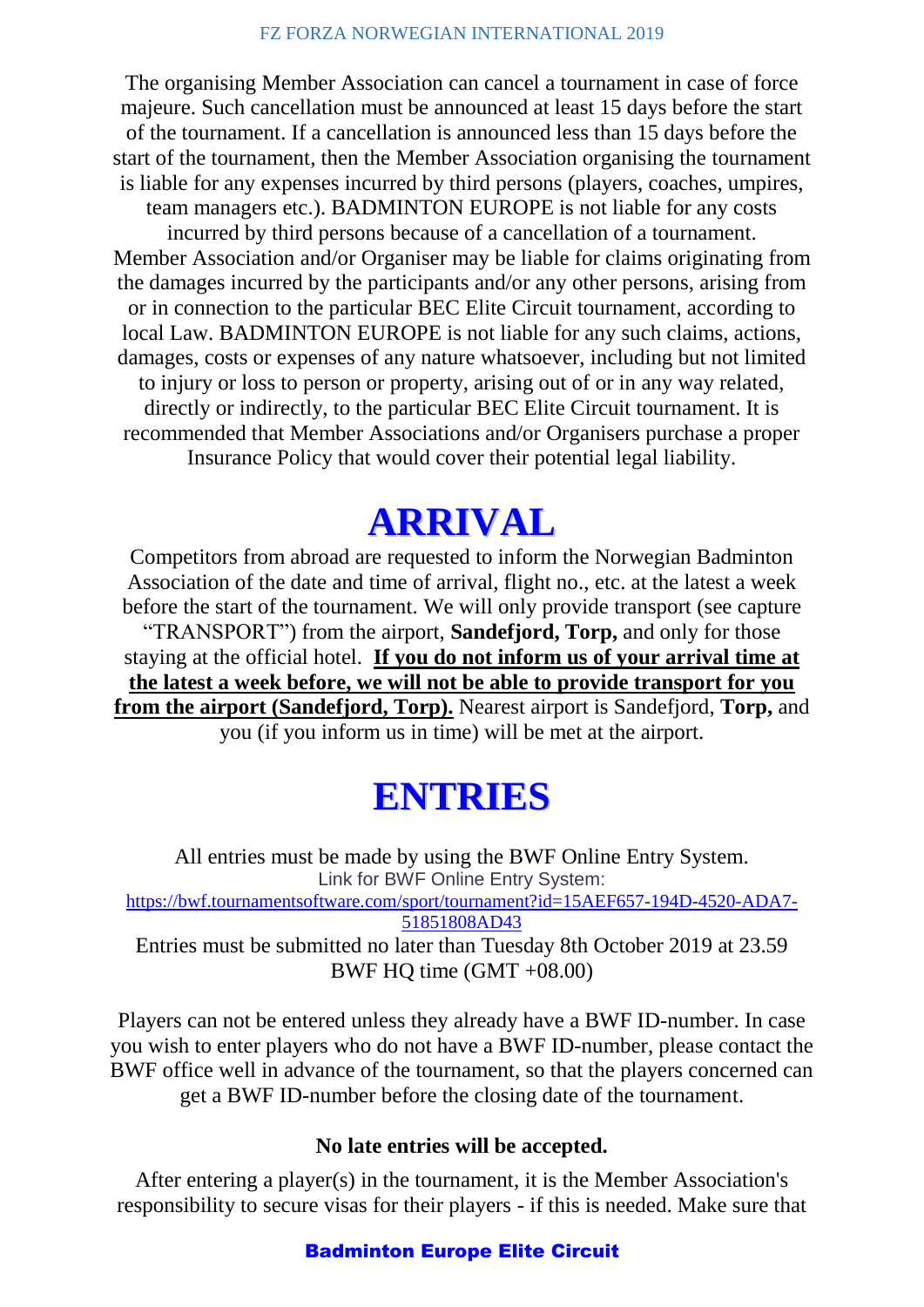visa applications are made early enough. The Tournaments Organisers will do everything possible to enable the entered players to get a visa. Please make contact to e-mail: [badminton@badminton.no.](mailto:badminton@badminton.no)

Compliance with GCR 7.9: "In making or authorising entries, the Member concerned is reconfirming its acceptance, and acceptance by the Players being entered, of the BWF's regulations and Disciplinary processes."

# **ADVERTISING & CLOTHING**

Colour, design, lettering and advertising on clothing shall be regulated by BWF General Competition Regulations § 20 to 24. Any breach of these regulations will be forwarded to BWF.

It is mandatory that partners in doubles wear the same colour of the T-shirt and shorts/skirts at all time during play in both the qualification and the main draw. Failing to do so shall result in an administrative fine of 100,00 EUR.

#### **PRIZE MONEY**

The tournament is classified as "International Series".

There will be a total prize money of **USD 10 000,-**, which will be given in cash to the winners at the prize ceremony according to the Badminton Europe Circuit Regulations, 10. Division of prize money:

|                    | MS. | WS.     | MD.                                                | WD.   | XD      |
|--------------------|-----|---------|----------------------------------------------------|-------|---------|
|                    |     |         | Winner $1.000.$ - $1.000.$ - $1.200.$ - $1.200.$ - |       | -1.200. |
| Runner up $550$ .  |     | $550 -$ | 700.-                                              | 700.- | $700 -$ |
| Semifinalist 300.- |     | $300 -$ |                                                    |       |         |

The prize money in the double categories is for each pair.

No taxes will be deducted.

#### **DRAW**

The draw will be made by Badminton Europe.

The qualification and the main tournament will be played on 5 courts. The main draw will be 32 in Men's singles, 32 in Women's singles, 24 in Mixed doubles, 24 in Men's doubles and 24 in Women's doubles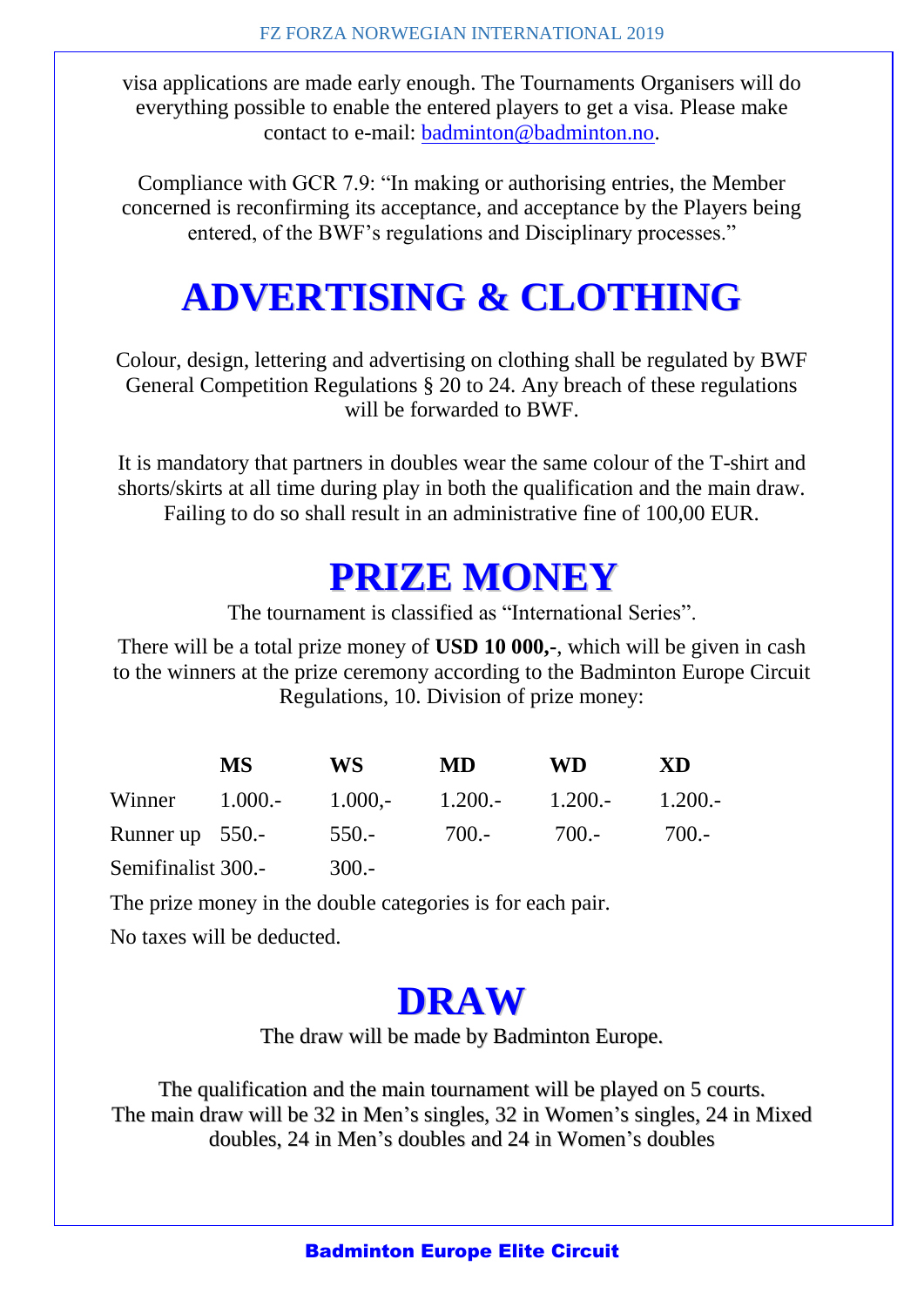It is required that every event in a particular BEC Elite Circuit tournament has at least 8 competitors (i.e. actual competitors, not merely entries). If the required number of competitors is not met, this particular event shall not count towards any ranking, i.e. BEC Elite Circuit Ranking and BWF World Ranking. In accordance with regulation 9.4 in BWF Statutes, Section 5.3.3.1: World Ranking System, the main draw of an event must contain at least one entry from a Member Association other than the hosting Association. If an event does not contain at least one entry from a Member Association other than the hosting Association, this particular event shall not count towards any ranking. BADMINTON EUROPE is not liable for any costs incurred by third persons (players, coaches, umpires, team managers etc.) because of an event not having enough competitors to count for the rankings.

The list (M&Q Report) of players for the main draw and qualifying will be released the 11<sup>th</sup> October. The World ranking date used for the M&Q Report will be the 8<sup>th</sup> October. The draw will be made the 22nd October. The date for withdrawal without a penalty is the 21<sup>st</sup> October. The World ranking date to be used for making the seeding and draws is the 15<sup>th</sup> October.

Any player not showing up at the tournament, without having been withdrawn in advance, renders the Member Association concerned liable to an additional amount of US\$ 500,00 for the inconvenience caused by the "no show" (as defined in BWF General Competition Regulations)."

#### **ENTRY FEES**

The entry fees are: EURO 45,- (NOK 450.-) in singles EURO 65,- (NOK 650.-) per combination in doubles.

The Member Association that enters a player into a Circuit tournament is responsible for paying the entry fees for that player. The entry fees become due if a player is entered and has not been withdrawn when the entry deadline passes. The entry fees must be paid at the same time as the entries are submitted. The entry fees will not be refunded in the case of a withdrawal. For all the withdrawn players the Organisers can invoice the entry fee to the relevant Member Association. The invoice for entry fees must have a deadline for the payment and the information that if no payment has been received after the deadline has passed, the organisers will forward the invoice with the registration of deliverance and the copy of the original entry together with the original invoice to BADMINTON EUROPE. All this must be done within 2 (two) months after the end of the tournament. Every unpaid invoice for entry fees sent to BADMINTON EUROPE by a tournament organiser following the abovementioned procedure, shall result in an additional administrative fine of 100,00 EUR for the Member Association who is addressed in the invoice.

#### Badminton Europe Elite Circuit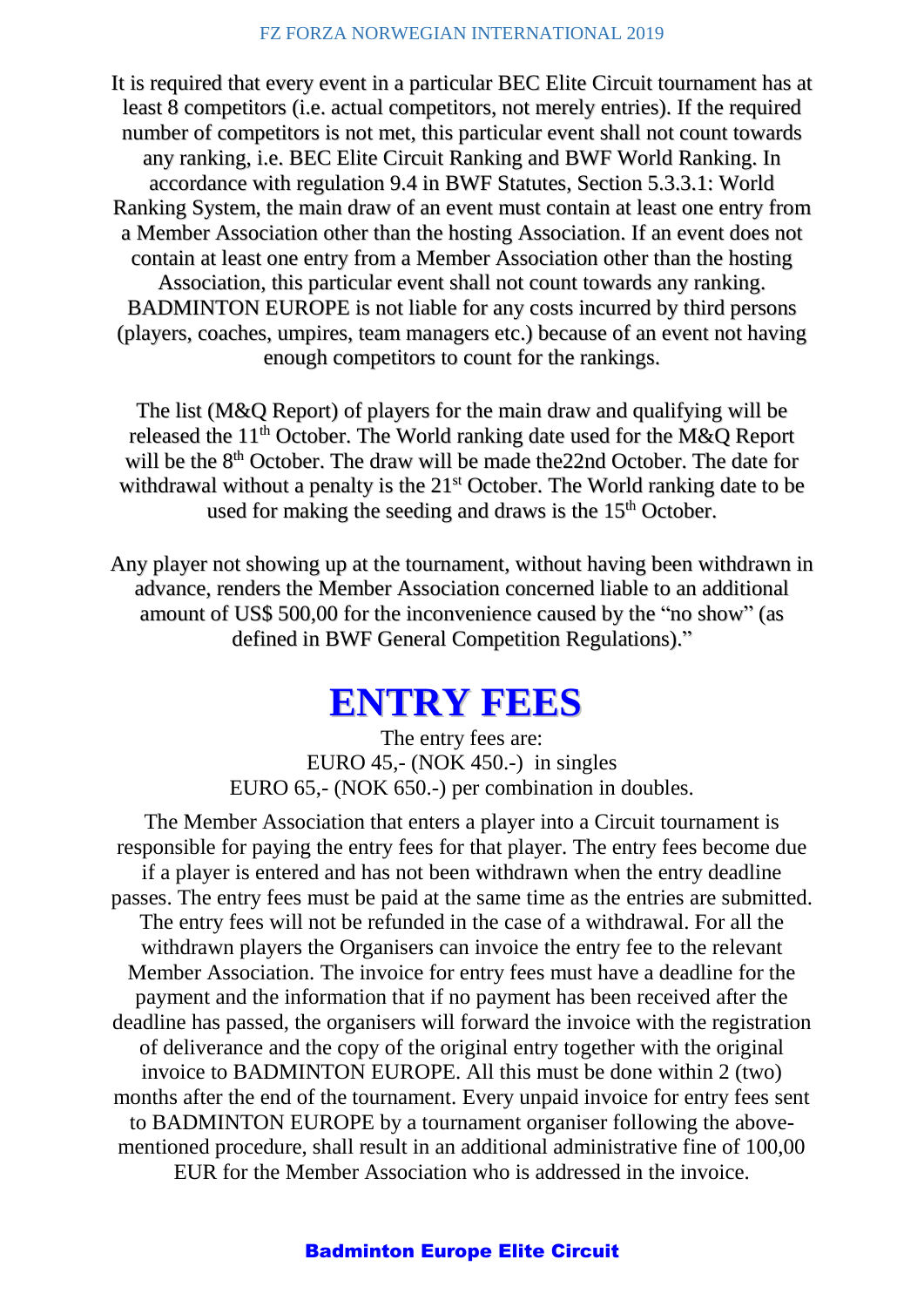If a player/pair is listed on a "Waiting List", no entry fee is to be paid before being promoted to the Main Draw or Qualification draw.

Before the withdrawal deadline has passed, a promotion from the "Waiting List" to the Main Draw or Qualification draw is obligated and will be done automatically, unless the respective player/pair has withdrawn from the "Waiting List" beforehand.

After the withdrawal deadline has passed, the organisers must have such a promotion confirmed in writing by the association/associations of the respective player/pair before it takes place. Only when this confirmation has been given, the player/pair is considered as an entry.

Organisers are allowed to refuse entries if players have outstanding fees from a previous year.

#### **The entry fees must be paid to:**

Norwegian Badminton Association,

N-0840 Oslo, Norway, Bank Account 78740597255.

Bank address: DnB, 0021 Oslo, Norway

SWIFT-code: DNBANOKK IBAN-no: NO2678740597255

Bank charges etc. have to be paid by the National Association and will not be accepted by the Norwegian Badminton Association.

#### **WITHDRAWALS**

Any withdrawal after the Monday immediately preceding the draw, for any reason whatsoever, renders the Member Association concerned liable to an amount of US\$150,00 for the inconvenience caused by the withdrawal (as defined in BWF General Competition Regulations).

#### **BADMINTON INTEGRITY**

Section 2.4 of the BWF Statutes (Code of Conduct in Relation to Betting, Wagering and Irregular Match Results) relates to anti-corruption and anti-match manipulation, and this code applies to all participants at this tournament. To protect the integrity of BWF sanctioned tournaments, participants are not allowed to bet in any way on badminton matches, respect the principle of fair play, and shall not attempt to influence the course or result of a game or match. Every person has an obligation to report to the BWF any approaches by anyone to gather inside information or to change the outcome of a matches. For more information, please refer to BWF's website: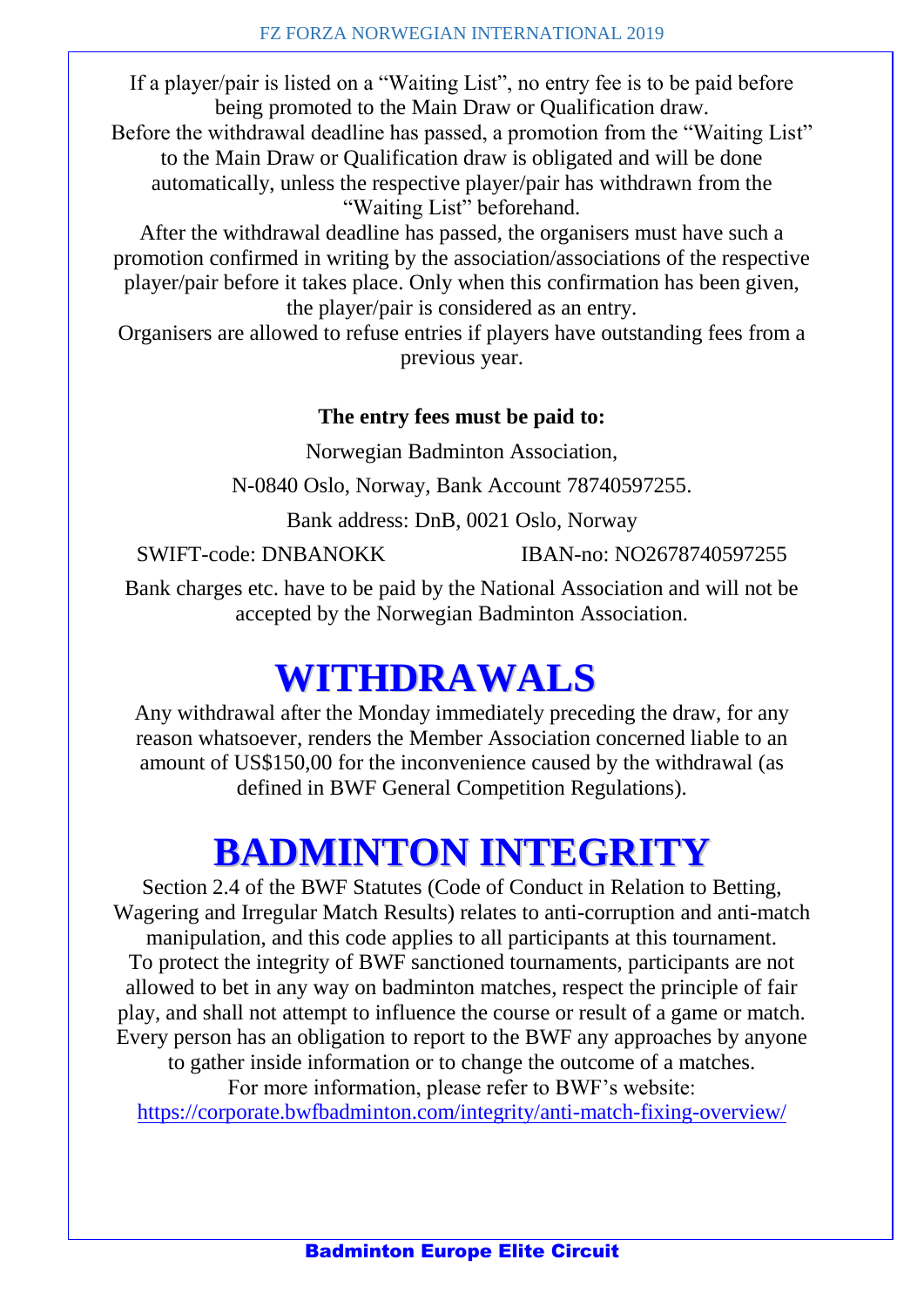# **DOPING CONTROL**

According to Norwegian law Drug Testing might be carried out on a random basis throughout the tournament

Doping control in badminton, in accordance with BWF Anti-Doping Regulations, is conducted out-of-competition and in-competition with the collection of urine and/or blood samples.

Athletes are responsible for any substance found in their body. Before an athlete takes any medication, they should check with their doctor, and if necessary, get a Therapeutic Use Exemption (TUE).

For more information about anti-doping, please visit the BWF website: <https://corporate.bwfbadminton.com/integrity/anti-doping-overview/>

# **OTHER INFORMATION**

- The tournaments **referee** will be Laufey Sigurdardottir (Iceland), E-mail: **laufeys63@gmail.com** Phone: **+3546876122**
- The team managers meeting will be in the hall the 7th November at 09.30 am depending on number of entries and tournament start.
- FORZA VIP shuttlecocks will be used for the tournament
- The tournament will be played on 5 courts, portable Yonex mats
- **Tournament website**: [www.badminton.no](http://www.badminton.no/) (Norwegian International)
	- **Norwegian Badminton Association**

Tel. + 47 93038999/+47 99724340 E-mail: badminton@badminton.no

#### **TRANSPORT**

There will be arranged pick-up service from and to **Sandefjord Airport Torp** as follows:

- Wednesday the 6th November from 09.00.hrs am onwards
- Thursday 7th and Friday 8th of November there will be a pick-up service from Sandefjord Airport, Torp
- Saturday the 9th of November there will be transport from the hall to the airport after the quarterfinals at about 15.00hrs.
- Sunday the 10th of November there will be transport leaving from the hall to the airport after finishing the finals at about 14.30.hrs.

NB. Pick-up service at the airport will only be provided for those staying at the official hotel.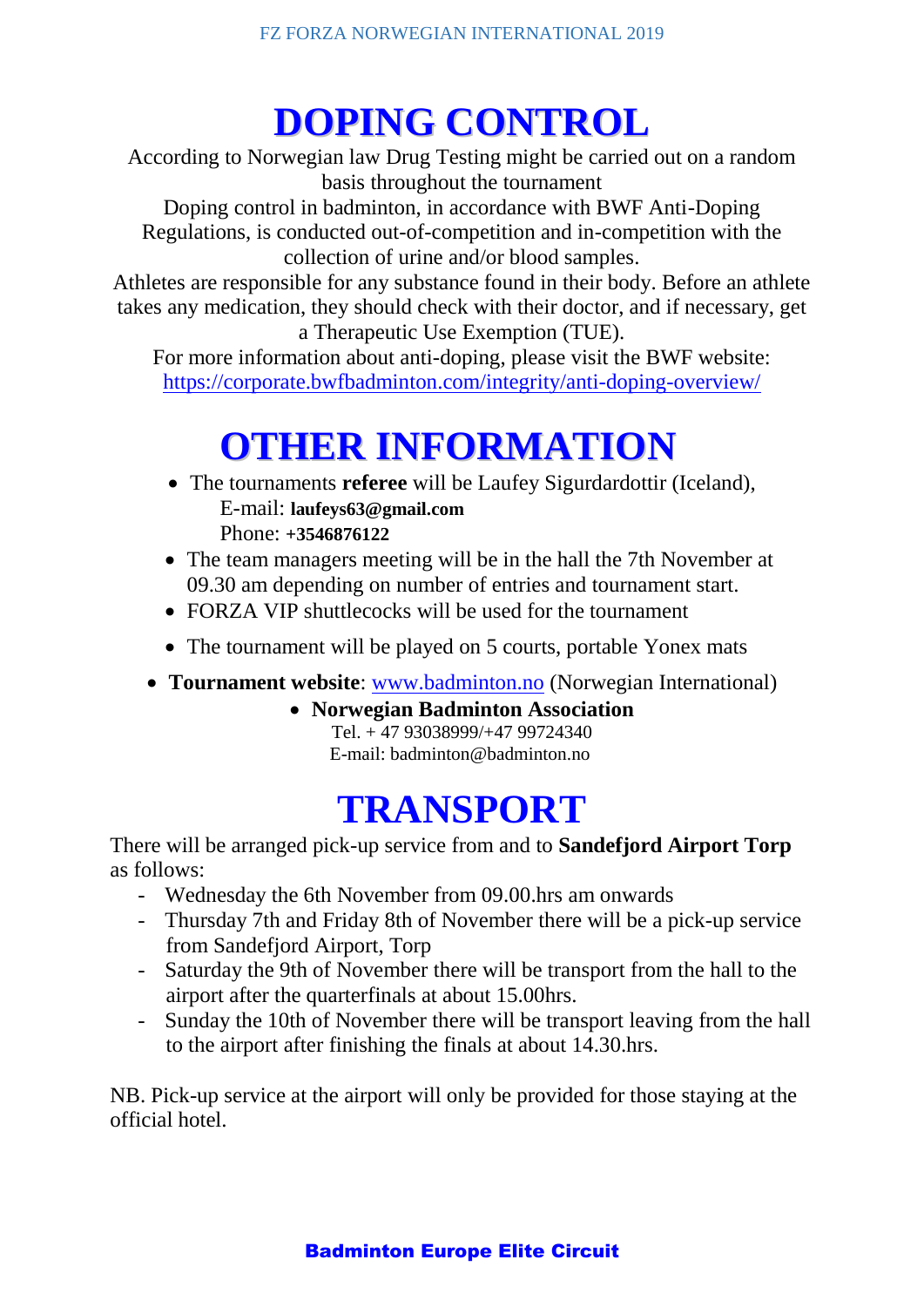The official hotel is Clarion Hotel Collection Atlantic, and it's possible to travel (at your own expense) to and from the airport by shuttlebus/train. The train station (Sandefjord) is situated about 300 metres from the hotel.

There will be a scheduled transport between the official hotel and the venue during the tournament.

# **ACCOMMODATION**

Reservations must be made using the hotel reservation form. Reservations made directly to the hotel will not be accepted. All guests must settle their own accounts directly to the hotel before departure.

**Clarion Collection Hotel Atlantic (Jernbaneallèen 33, 3201 Sandefjord, phone** +47 33 42 80 00, e-mail: cc.atlantic@choice.no) Prices: NOK 1120,- single room per night (including breakfast) NOK 1390,- twin room per night (including breakfast) NOK 1690.- triple room per night (including breakfast)

At the hotel there will be fruit available all day long in the reception area. Between 15.00hrs and 18.00hrs it will be possible to make some "waffles" and coffee, and between 18.00hrs and 21.00hrs there will be a light evening meal available, all in the same area, and free of charge.

For more information: [https://www.nordicchoicehotels.no/Clarion-](https://www.nordicchoicehotels.no/Clarion-Collection/Clarion-Collection-Hotel-Atlantic/)[Collection/Clarion-Collection-Hotel-Atlantic/.](https://www.nordicchoicehotels.no/Clarion-Collection/Clarion-Collection-Hotel-Atlantic/)